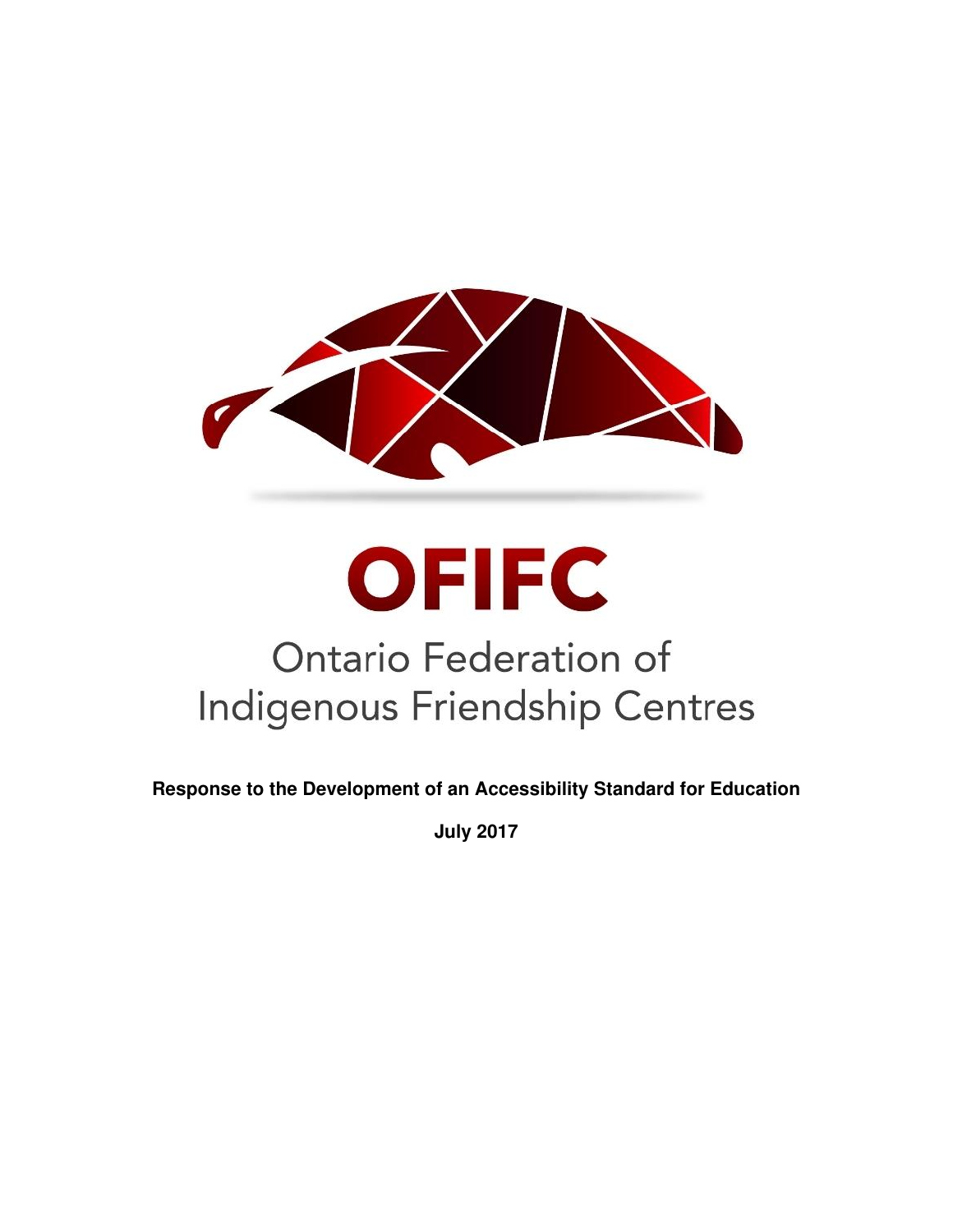## **ABOUT THE ONTARIO FEDERATION OF INDIGENOUS FRIENDSHIP CENTRES**

#### **About the OFIFC**

Founded in 1971, the Ontario Federation of Indigenous Friendship Centres (OFIFC) works to support, advocate for, and build the capacity of member Friendship Centres across Ontario.

Emerging from a nation-wide, grass-roots movement dating back to the 1950's, Friendship Centres are community hubs where Indigenous people living in towns, cities, and urban centres can access culturally-based and culturally-appropriate programs and services every day. Today, Friendship Centres are dynamic hubs of economic and social convergence that create space for Indigenous communities to thrive. Friendship Centres are idea incubators for young Indigenous people attaining their education and employment goals, they are sites of cultural resurgence for Indigenous families who want to raise their children to be proud of who they are, and they are safe havens for Indigenous community members requiring supports.

In Ontario more than 84 per cent of Indigenous people live in urban

## **KEY FACTS:**

- *84.1 percent of Indigenous people in Ontario live off-reserve.* (Statistics Canada. (2011) National Household Survey.)
- *Between 2006 and 2011, Ontario's Indigenous population grew five times faster than the non-Indigenous population, increasing 24.3 percent compared to 4.8 percent.*  (Ministry of Finance. (2013) *2011 National Household Survey Highlights: Factsheet 3*)
- *36 percent of off-reserve Indigenous children under the age of 6 live in poverty compared to 19 percent of non-Indigenous children. (Statistics Canada. (2008). Aboriginal Children's Survey, 2006: Supporting Data Tables.)*
- *Representing a network of 28 member Friendship Centres in Ontario, the OFIFC is Ontario's largest off-reserve Indigenous service delivery structure.* (Ontario Federation of Indigenous Friendship Centres. (2015). *OFIFC Leave Behind*)

communities. The OFIFC is the largest urban Indigenous service network in the province supporting this vibrant, diverse, and quickly-growing population through programs and initiatives that span justice, health, family support, long-term care, healing and wellness, employment and training, education, research, and more.

Friendship Centres receive their mandate from their communities, and they are inclusive of all Indigenous people – First Nation, Status/Non-Status, Métis, Inuit, and those who self-identify as Indigenous.

Learn more about the work the OFIFC does to support Friendship Centres at [www.ofifc.org.](http://www.ofifc.org/)

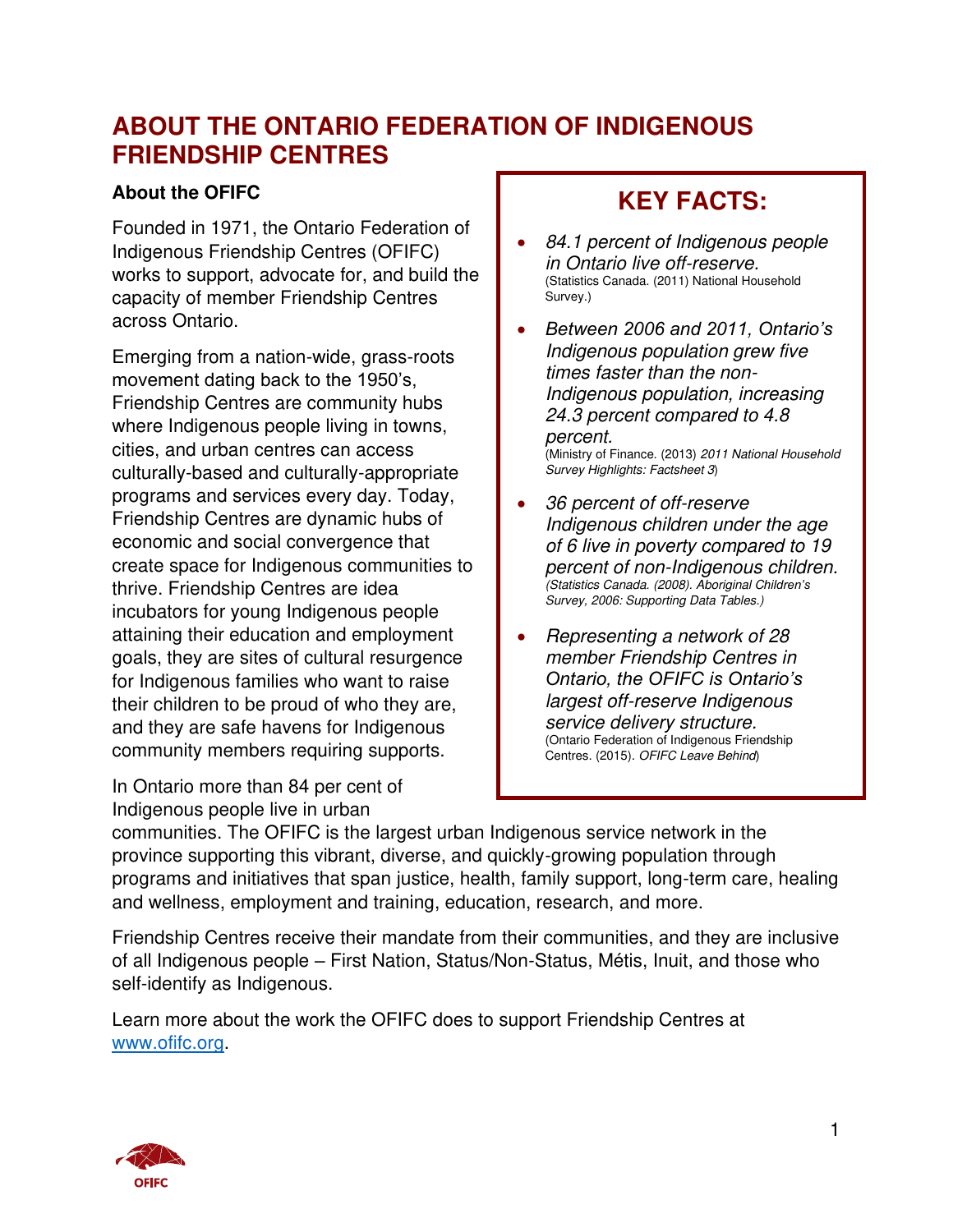# **INTRODUCTION**

Being an accessibility leader will require Ontario to respond to the needs of Indigenous people with disabilities, including filling gaps for culturally-specific supports that can increase the participation of Indigenous people in the education system. Enhancing education to employment continuum supports is a priority issue for urban Indigenous communities, and we are interested in exploring ways in which Friendship Centres can be engaged in a meaningful way.

The purpose of this submission is to increase the effective participation of urban Indigenous people in the public education system and to demonstrate the necessity of establishing additional accessibility standards in education to address the unique sociohistorical barriers of Indigenous communities. Our response to the development of an accessibility standard for education is framed by the notion that improving education accessibility for Indigenous students requires greater Indigenous involvement and control over education in Indigenous communities, greater accountability to our communities, relevant performance measurements, and systems change.

# **ACCESSIBILITY, MENTAL HEALTH, AND THE URBAN INDIGENOUS COMMUNITY**

## **Situating Indigenous Students in Accessibility Standards for Education**

In 2005, the Ontario Government unanimously passed the *Accessibility for Ontarians with Disabilities* Act (AODA), which committed to making Ontario barrier free by 2025. Increasing educational accessibility is an important dimension of meeting this commitment. The Ministry of Education identified five education-related themes that will support the province's commitment to accessibility:

- 1. Accessibility Awareness and Training
- 2. Awareness of Accessibility Accommodations Policies, Processes, and Programs/Supports
- 3. Information, Communication, and Inclusive Decision-Making
- 4. Transition Planning
- 5. Inclusive and Accessible Learning Spaces

It is critical that these areas of education accessibility reflect the specific needs of urban Indigenous communities and recognize the role of Friendship Centres in coordinating wholistic, culture-based supports for urban Indigenous students and their families.

The AODA and the accessibility standards for education are framed around the Ontario Human Rights Commission's *Guidelines on Accessibility and Policy* and *Guidelines on Disability and the Duty to Accommodate*, which conceptualize the term disability as: physical disability; mental impairment or development disability; a learning disability; a mental disorder, or an injury. The issue of education accessibility is much broader for Indigenous communities than the current scope of the AODA. Since the AODA

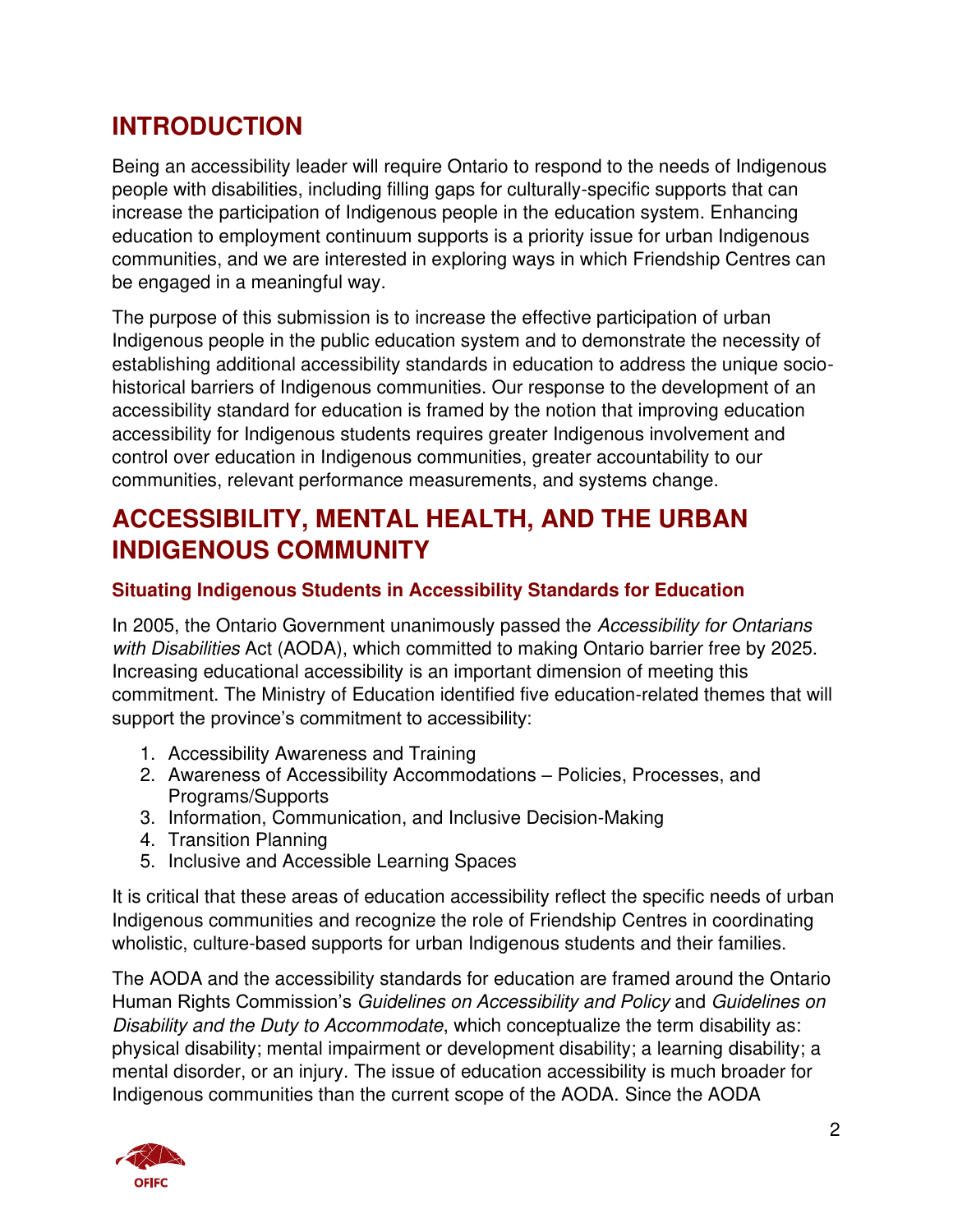emphasizes a very narrow medical view of accessibility, it fails to connect the high prevalence of disabilities within Indigenous communities to the unique historical, socioeconomic, and cultural barriers that underpin and exacerbate the disabilities of many urban Indigenous community members.

Successful Indigenous accessibility planning must consider the ongoing impacts of colonialism and subsequent intergenerational trauma that have affected Indigenous communities for well over a century and which are a principle barrier to full Indigenous participation in the education system. Colonial structures such as the *Indian Act*, the reserve system, and residential schools were erected with the explicit purpose of assimilating Indigenous peoples into mainstream society. The subsequent devaluation of women's communal roles; violence against Indigenous women; prohibition of Indigenous ceremonies; theft and destruction of lands, resources, and sacred items; deliberate policies of starvation; and other routine colonial state violence fragmented communities and inflicted trauma on community members, which ultimately disrupted the development pathways of Indigenous nations across Canada. Moreover, a loss of trust and a sense of hopelessness reinforce a severely damaged relationship between Indigenous peoples and the Canadian state, its representatives, and its institutions.

In school, Indigenous students continue to face racism and a general ignorance of their cultures among education staff and students. Anxiety, alienation, distrust, low selfconfidence, and culture shock are just a few of the symptom that can occur when Indigenous students are placed in an education system that has been slow to respond to their needs and where they may struggle to see themselves and their values reflected in the pedagogy, curriculum, and in the overall structure of Ontario's education system. These conditions make learning a difficult, even painful experience, which can cause students to disengage. Public surveys show that Indigenous people are more likely than their non-Indigenous Canadian counterparts to identify racism and historic trauma as causes for mental health issues.<sup>1</sup>

## **Increasing Culturally Appropriate Mental Health and Accessibility Services**

There has not been a systematic look into the accessibility needs of Indigenous students in Ontario's public schools. Mental health statistics on urban Indigenous people are hard to come by, as research initiatives gloss over and generally do not seek to identify (and thus appropriately address) urban Indigenous populations.<sup>2</sup> However, the most recent data shows that Indigenous communities have nearly twice the rate of disabilities as non-Indigenous communities.<sup>3</sup> In Ontario, more than 500,000 children and youth are estimated to live with at least one diagnosable mental health disorder.

<sup>3</sup> Government of Canada (1994). 1991 Aboriginal Peoples Survey: Disability and Housing. Ottawa: Statistics Canada.



<sup>1</sup> Canadian Alliance on Mental Illness and Mental Health (2007), as cited in Davis, Simon. (2014). Community Mental Health in Canada: Theory, Policy, and Practice. Toronto, ON: UBC Press. P. 124. 2 National Collaborating Centre for Aboriginal Health. (2013). Setting the Context: An Overview of Aboriginal Health in Canada. P. 3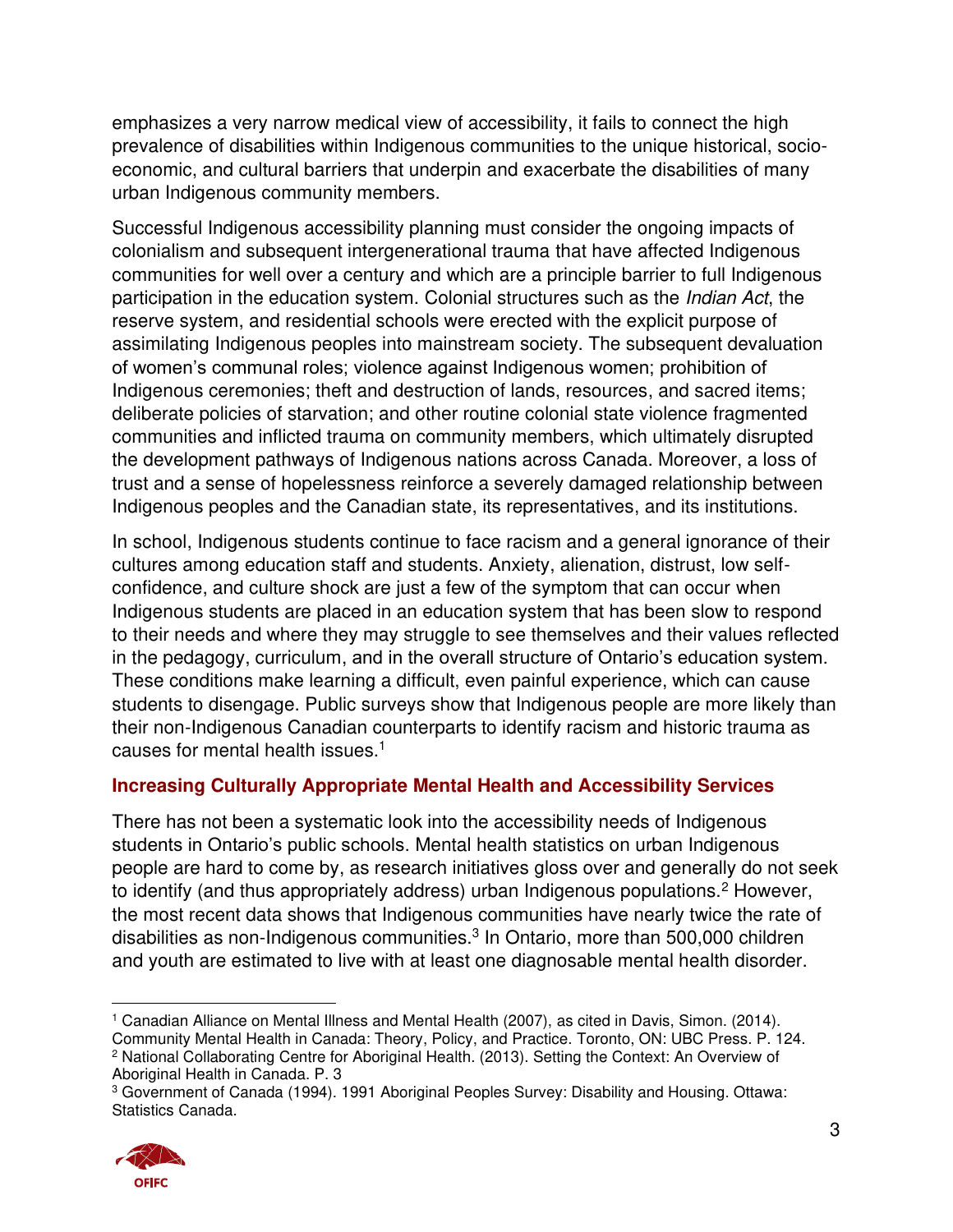The Aboriginal Health Survey, the Ontario First Nations Regional Health Survey, and the Royal Commission on Aboriginal People indicate that Indigenous people experience higher rates of mental illness, major depression and suicide, Fetal Alcohol Spectrum Disorder,<sup>4</sup> prescription and illegal drug use, alcoholism, gambling addiction, and are overrepresented in numerous high risk factors. Friendship Centres have reported that undiagnosed mental health issues such as depression, anxiety, FASD, and attention deficit disorder have been increasing within the urban Indigenous community in Ontario. Without culturally appropriate, wholistic approaches to support Indigenous accessibility, urban Indigenous children and youth are at risk of not completing their Ontario Secondary School Diploma. The dropout rate of off-reserve Indigenous students is 22.6% compared to 8.5% for non-Indigenous youth in Canada.<sup>5</sup>

The current systems that are in place to respond to Indigenous mental health issues are fragmented and often inconsistent with Indigenous approaches to building and sustaining good mental health and responding to mental distress, resulting in Indigenous people receiving inadequate and/or inappropriate care. There is limited availability of specialized mental health supports, diagnostic services, and clinical services, all of which contribute to long wait times. Limited access to diagnostic and assessment services is particularly detrimental to Indigenous children and youth who may require additional supports and considerations in the school system to improve their education access.

Generally, there is a lack of culturally-appropriate or culturally-driven mental health services and supports. Friendship Centres across Ontario report that there are few options available for individuals seeking culturally-driven or traditional mental health services and supports, which leads to long wait times and may prevent some individuals from accessing services until they are in a state of crisis. Several Friendship Centres report that mental health issues are often not mentioned until the individual is in a state of crisis. Friendship Centre workers throughout Ontario feel that they could better help community members waiting to access specialized or clinical mental health services and supports if they had the training and resources to do so safely and effectively.

The issues surrounding Indigenous education accessibility are socially and historically complex, and require appropriate, culturally informed responses. It has been shown that health interventions rooted in the culture of a specific target group are up to four times more effective than general mainstream interventions.<sup>6</sup> Student well-being and achievement require safe, trauma-informed education spaces that are fully integrated

<sup>6</sup> Derek Griner, and Timothy B. Smith. (2006). *Culturally adapted mental health interventions: A metaanalytic review*. (Psychotherapy: Theory, Research, Practice, Training. 43(4), 531-548).



<sup>4</sup> The prevalence of FASD is estimated to be as high as 20 percent among Indigenous children according to the Ministry of Children and Youth Services report *A Shared Responsibility – Ontario's Policy Framework for Child and Youth Mental Health*.

<sup>5</sup> Jennifer Lawrence, The New Face of Aboriginal Education, 2013 Retrieved from: [http://professionallyspeaking.oct.ca/march\\_2013/features/index.html](http://professionallyspeaking.oct.ca/march_2013/features/index.html)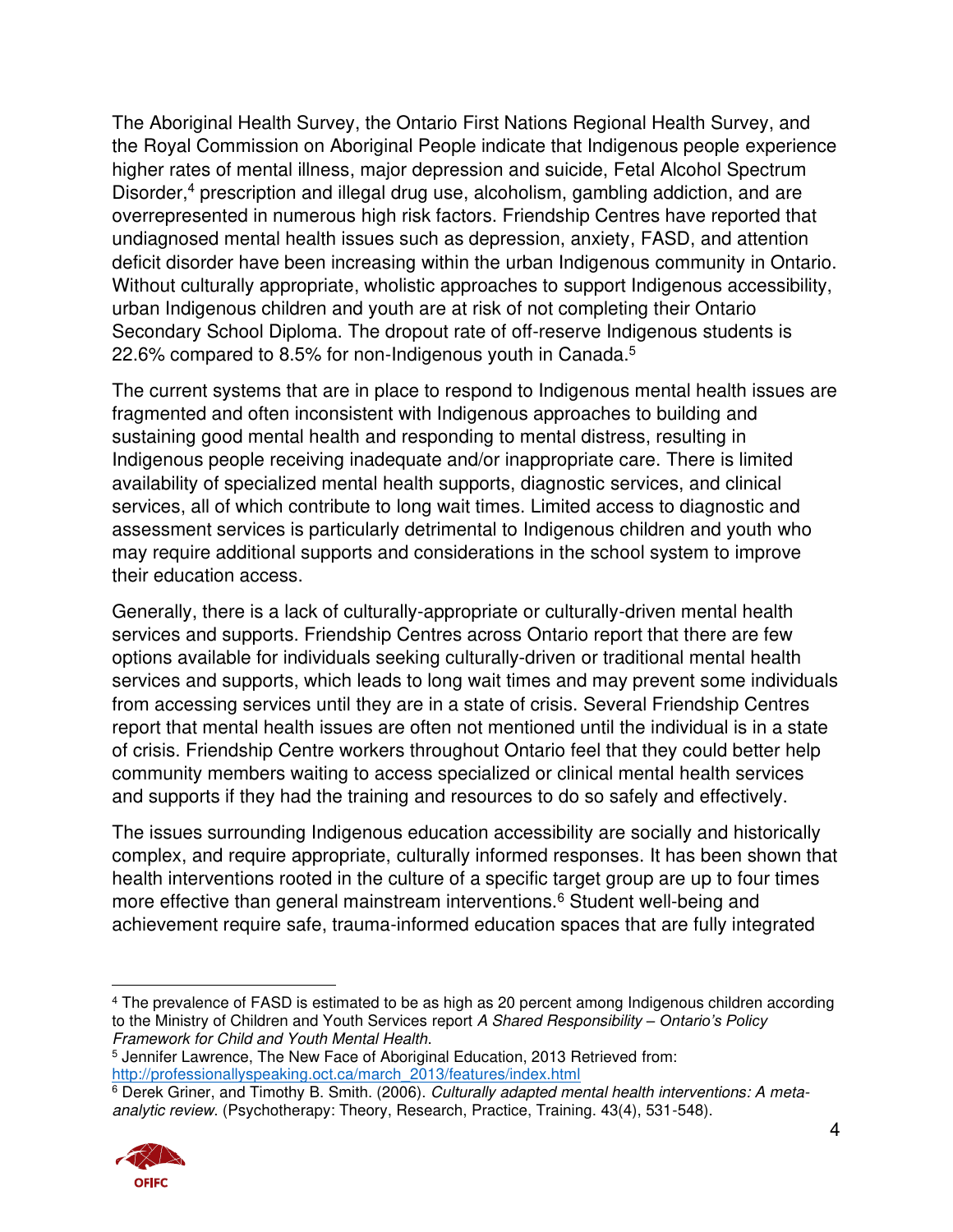into, and leverage the strength, expertise and resilience of, Indigenous communities.

## **Reducing Mental Health Stigma**

There is significant stigma toward mental health and learning disabilities both within the Indigenous community and the wider school community. Stigmatization impacts education accessibility and may contribute to undiagnosed mental health conditions and learning disabilities since families may not wish to label their child with a disability, which could then lead to lifelong discrimination. Strategies to reduce the stigmatization of mental health and learning disabilities and incorporate trauma informed practices must be put in place as part of the provinces plan to meet AODA compliance. These should include: implementing Individual Education Plans (IEP) for all students,<sup>7</sup> improved anti-bullying policies and initiatives in schools, parent/community outreach, curriculum about ongoing impacts of colonialism and Indigenous responses to health and healing, and more inclusive and coordinated mental health supports school-wide that incorporate school-community integration.

# **INDIGENOUS COMMUNITY-BASED APPROACHES TO IMPROVING EDUCATION ACCESSIBILITY**

## **School-Community Integration**

Given the barriers to education accessibility experienced by Indigenous communities discussed above, we can surmise that supporting accessibility and student well-being involves a dynamic, multilayered, and integrative approach. Indigenous approaches to learning are wholistic and fundamentally rooted in community relationships and experiential learning.<sup>8</sup> Implementing Indigenous ways of knowing and being is paramount not only to revitalizing Indigenous culture but to alleviating the impacts of intergenerational trauma and improving Indigenous access to education.

The OFIFC believes that Indigenous accessibility and student well-being require an education system that is fully integrated into the community. Breaking down barriers between the school and community is key to creating space in the mainstream school system for Indigenous ways of knowing and being. School-community integration requires three levels of support centred on strong partnerships with Indigenous communities and organisations:

<sup>7</sup> In Ontario, IEPs often have a negative inference defining students with high needs or poor performance and, as a result, may actually contribute to student anxiety and trauma. However, the practice of IEPs can be a strength-based, trauma-informed approach by empowering students and families to determine, in collaboration with mental health and education experts, the education goals, and the types of skills and knowledge students want to achieve. If all students have an IEP, it not only breaks down the stigma of this important planning tool but reinforces the strengths of students in defining their education goals. <sup>8</sup> Marie Battiste, Indigenous knowledge and pedagogy in First Nations education: A literature review with recommendations (Ottawa: Apamuwek Institute, 2002).

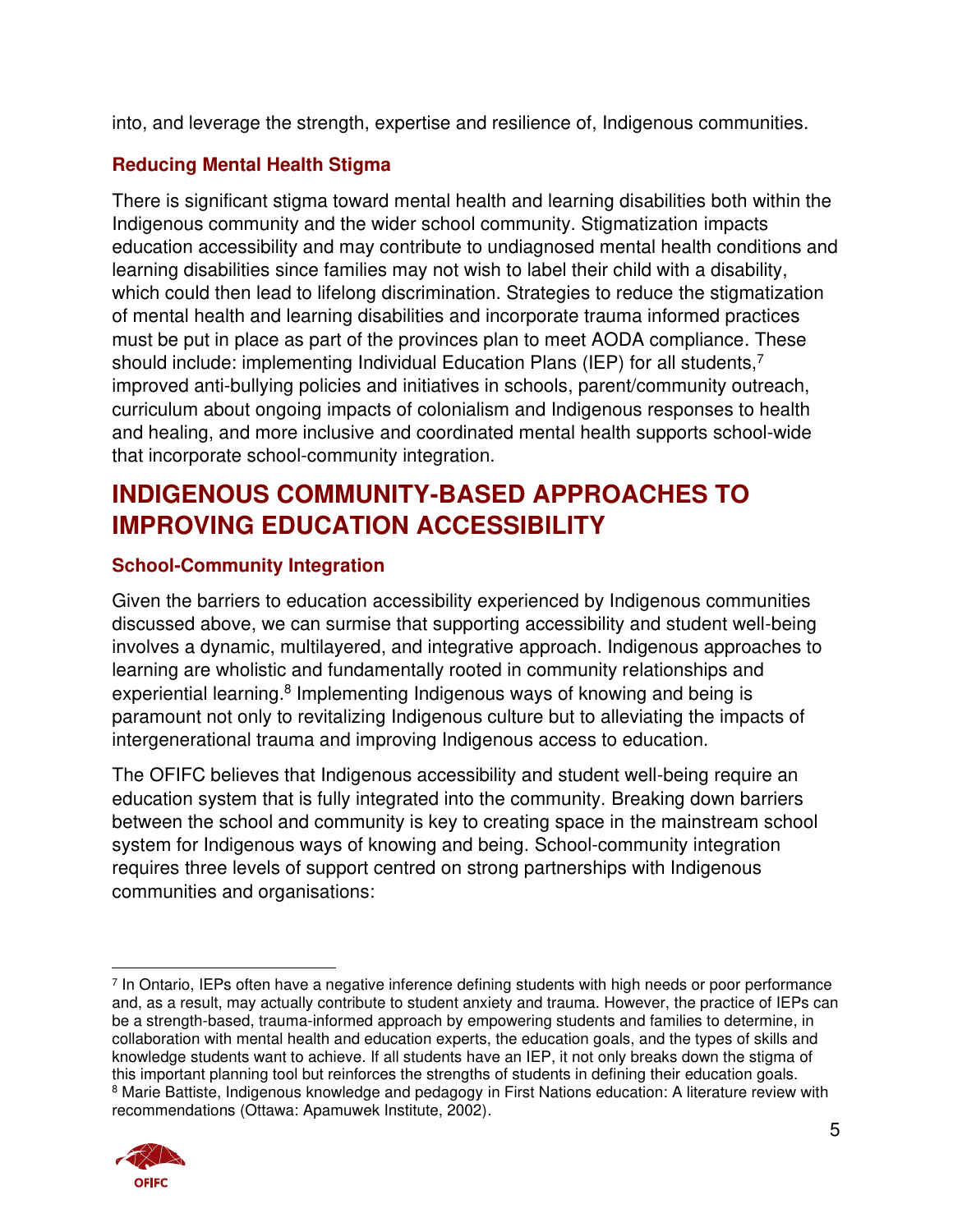1. Increased school system responsiveness

Generally, the education system lacks the cultural competency to respond to the needs and identities of the urban Indigenous community. This first level of support is aimed at increasing the cultural competency of all school staff and students irrespective of identity so that the school environment reflects Indigenous histories and cultures. Indigenous students need to see themselves and their cultures reflected in the school system. Increasing the visibility of Indigenous cultures and histories in schools should include: curriculum and learning resources; Indigenous teachers, administrators; cultural activities and events; and the promotion and presence of Indigenous art, music, sport and other cultural expressions. The development of responsive school systems must be led by Indigenous community members and organisations.

2. Creation and expansion of space in school for Indigenous students and culture

Schools must establish inclusive, trauma informed spaces that are responsive to Indigenous culture and ways of being and doing. Indigenous students should be able to easily access cultural supports such as Elders, knowledge keepers, and mentors, and to engage in spiritual and ceremonial practices. Formal partnerships with Indigenous organisations should be developed to provide on-site wholistic education supports and share information on community programming, events, and other opportunities. These spaces should also serve as safe spaces where students may work through their challenges; a space where they can go to self-regulate.

3. Community-based learning opportunities

Schools must proliferate community-based learning opportunities. Community-based learning affords students the opportunity to learn through Indigenous worldviews, in relationship with knowledge holders, and the natural and spiritual world, rather than merely learning about Indigenous cultures in the classroom. At the same time, it is an opportunity to recognize the various and invaluable skills and knowledge that Indigenous students learn in community, which includes, *inter alia*: roles and responsibilities, governance and leadership, ancestral knowledge, traditions and ceremonies, languages, and knowledge of the natural and spiritual world. These knowledges frame Indigenous worldviews, and it is imperative that students have the opportunity to access Indigenous learning opportunities in urban Ontario and that they are credited for this knowledge in the public education system. Additionally, community organisations can complement learning with wholistic wraparound supports and services in community, which support their access to the public school system and ease their transitions throughout the education to employment continuum.

Friendship Centres' role in supporting student transitions is multi-layered and takes place at each of these levels. This role must be recognized, resourced, and expanded to mitigate the impact of systemic racism and discrimination on Indigenous student access to the school system, which can cause or aggravate mental health issues.

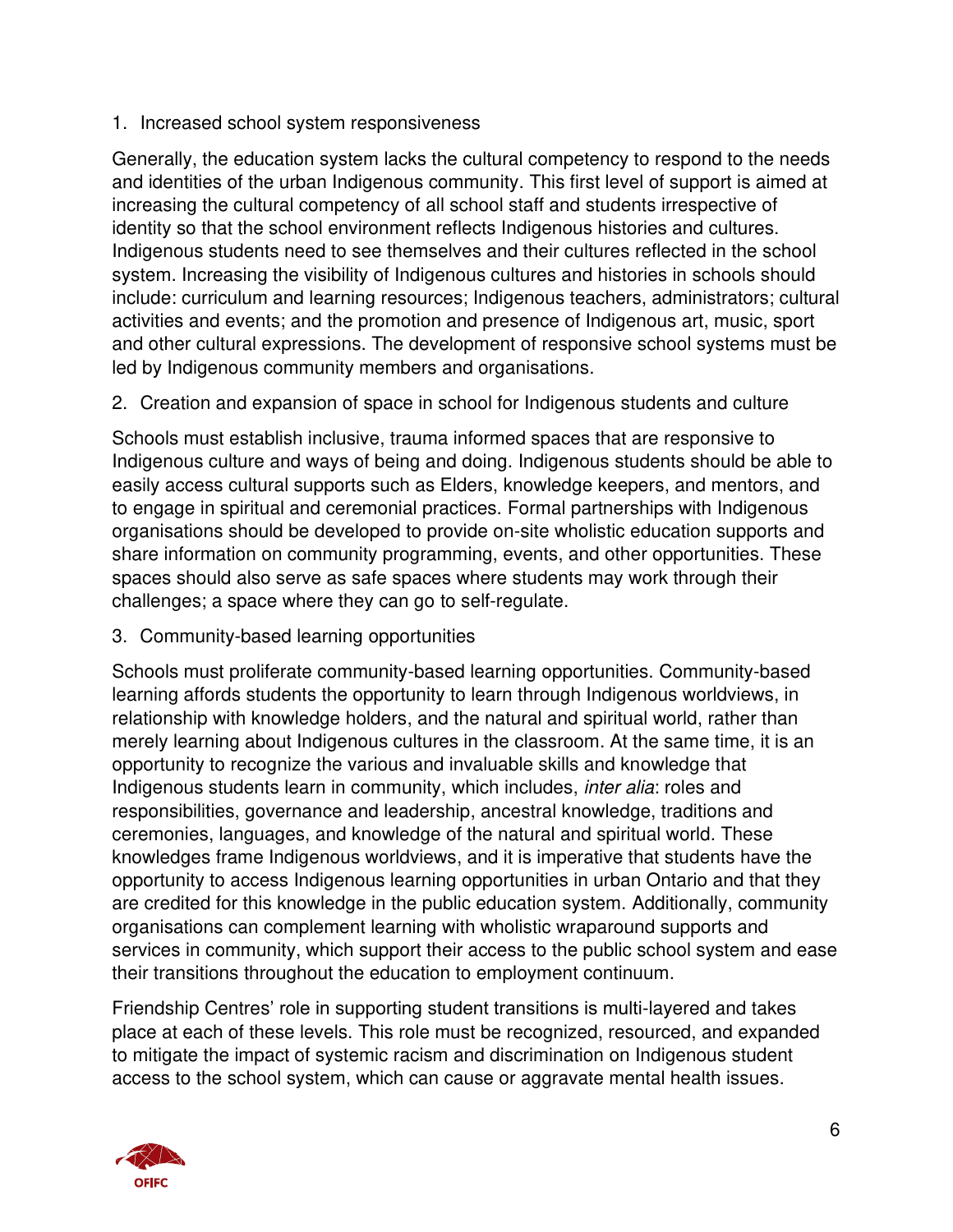#### **The Role of Friendship Centres: Supporting Indigenous Student Access**

Friendship Centres are status-blind community hubs that strive to improve the quality of life of urban Indigenous people at all stages of the life cycle. Friendship Centres are deeply embedded in local communities, are experts in Indigenous community development, and serve as a hub for the urban Indigenous community. Consequently, they are able to provide children and youth with unique opportunities in community that will reinforce their cultural identities and build a sense of belonging, critical elements for education success. Friendship Centres also play a key role in engaging non-Indigenous community members and organisations in dialogue, collaboration, and partnership, leading to greater understanding and respect between communities and providing a framework for social inclusion and reconciliation.

It is for this reason that Friendship Centres have a pivotal role to play in Indigenous student accessibility. Friendship Centres are as old as the urban Indigenous community itself. Born out of necessity, Friendship Centres not only respond to significant challenges associated with the socio-economic histories of colonial relations with innovative community development initiatives, they seek to carve out spaces to revitalize urban Indigenous identities and have made inroads towards Indigenous selfdetermination. A significant aspect of that work is ensuring that Indigenous peoples have access to educational opportunities consistent with their cultural values that will promote a wholistic framework for achieving a good life.

Friendship Centres are ideally situated to both prepare Indigenous students to transition into new education environments as well as to prepare new education environments to respond to the needs of Indigenous students. The OFIFC and Friendship Centres deliver cultural competency training that fosters professional development in the education system and participate on numerous advisory committees within school boards and at the Ministry of Education which cultivates significant, sustained dialogue between the Indigenous community and provincial education representatives. There must be increased partnerships between schools and Indigenous organisations, which formally recognizes the role of Indigenous organisations in cultivating culturally competent learning environments and supporting student well-being, and to formally recognize community-based learning. An accessibility strategy must place resources in communities to coordinate the supports to guide urban Indigenous students toward their learning goals.

Friendship Centres use a wholistic service delivery model that coordinates services such as physical and mental health services, family engagement, mentoring and tutoring, etc. in order to advance the overall well-being of urban Indigenous students. Currently, the OFIFC administers several programs in the areas of family support, children and youth, justice, education and employment, and health and healing that work together to improve education accessibility and outcomes for Indigenous students in Ontario's public school system.

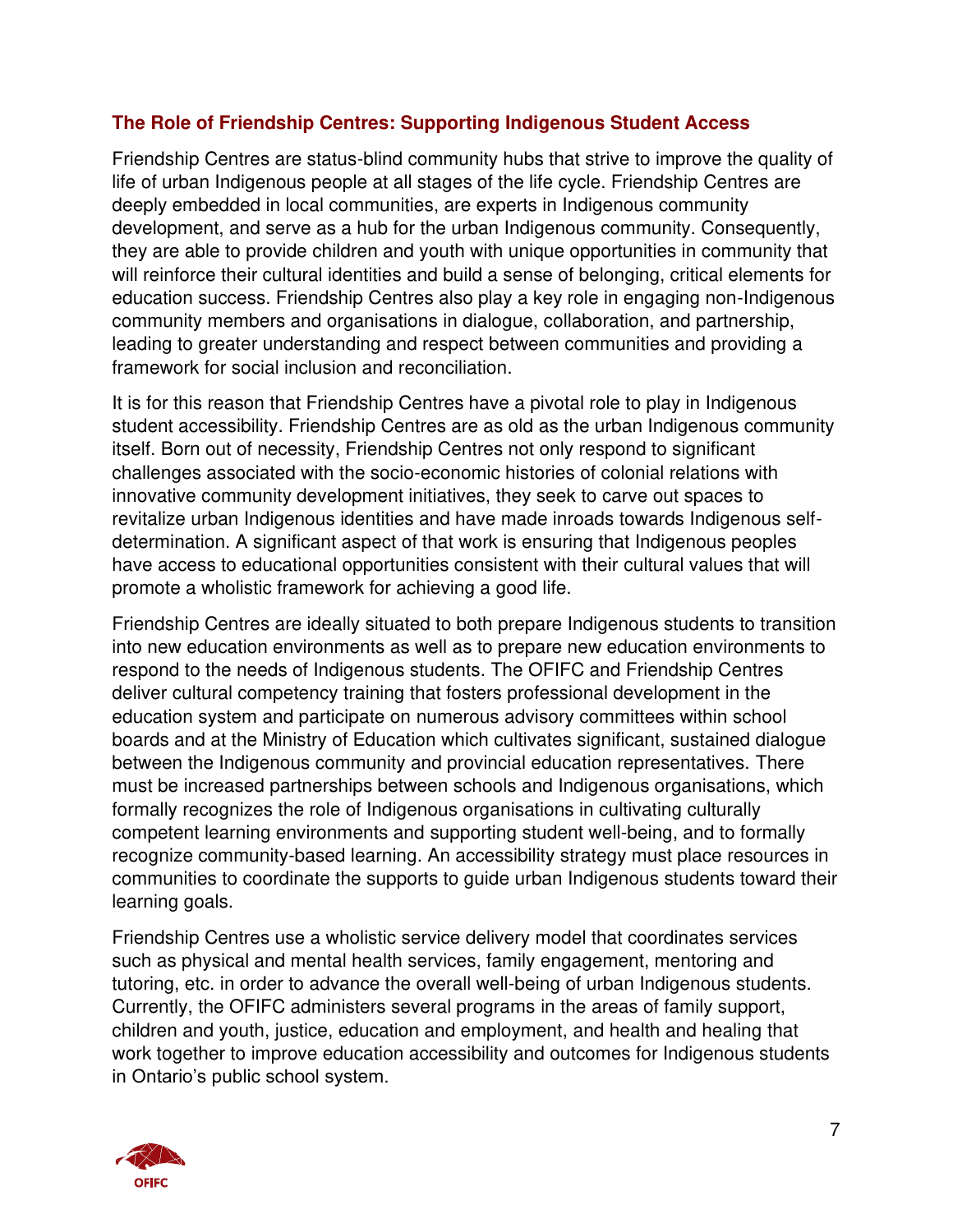The Alternative Secondary School Program (ASSP) is a key program that increases Indigenous student access to the public education system and should be expanded. Currently offered in 11 communities in Ontario, the purpose of the ASSP is to address the needs of disengaged urban Indigenous students and help them complete their Ontario Secondary School Diploma. The program aims to increase enrollment, achievement, and well-being of urban Indigenous students. This culture-based program meets a significant need in that the majority of these students would have been pushed out of the mainstream system and would otherwise become entirely disconnected from education. In the past four academic years, the ASSPs have reported an average enrollment of 600 students a year. As demand is very high in Friendship Centre communities across Ontario, the program is in need of an expansion. Further, the province must work with Friendship Centres to ensure that all ASSPs maintain AODA standards.

Transportation between schools and community programming is necessary to move toward school-community integration. Through various engagement methods with Friendship Centres over the past years, the OFIFC has heard a significant amount of first-hand evidence regarding the lack of adequate, reliable, affordable transportation services in urban Indigenous communities, and the role that this plays in accessing a range of crucial services. Given the critical role of community organisations such as Friendship Centres play in accessibility and well-being in the education system, transportation efforts need to be connected to these community hubs to increase effect and maximize outreach.

When children and youth enter the doors of a Friendship Centre, when they participate in community events and ceremonies, when they are out on the land, and when they are under the guidance of Elders, they learn immeasurably. Yet for Indigenous children and youth, this learning has long gone unrecognized by the education system. Establishing a public education system that is inclusive of Indigenous pedagogical practices is imperative to ensure that state policy does not repeat the mistakes of the past by imposing educational systems on Indigenous communities that are contrary to their values, beliefs, and cultures.

#### **Increasing Accountability to Urban Indigenous Communities**

There is lack of representation of Indigenous decision makers, administrators, and teachers in the school system, which presents a major challenge to the accountability of the education system to Indigenous communities. Indigenous students, families, and community members must be informed and engaged members of the education system with the capacity to represent and make decisions in the interest of their communities. Increasing accountability to Indigenous communities can be achieved in a number of ways including: legislating Indigenous Education Councils (IEC), mandating urban Indigenous Trustees, and increasing parent and community engagement.

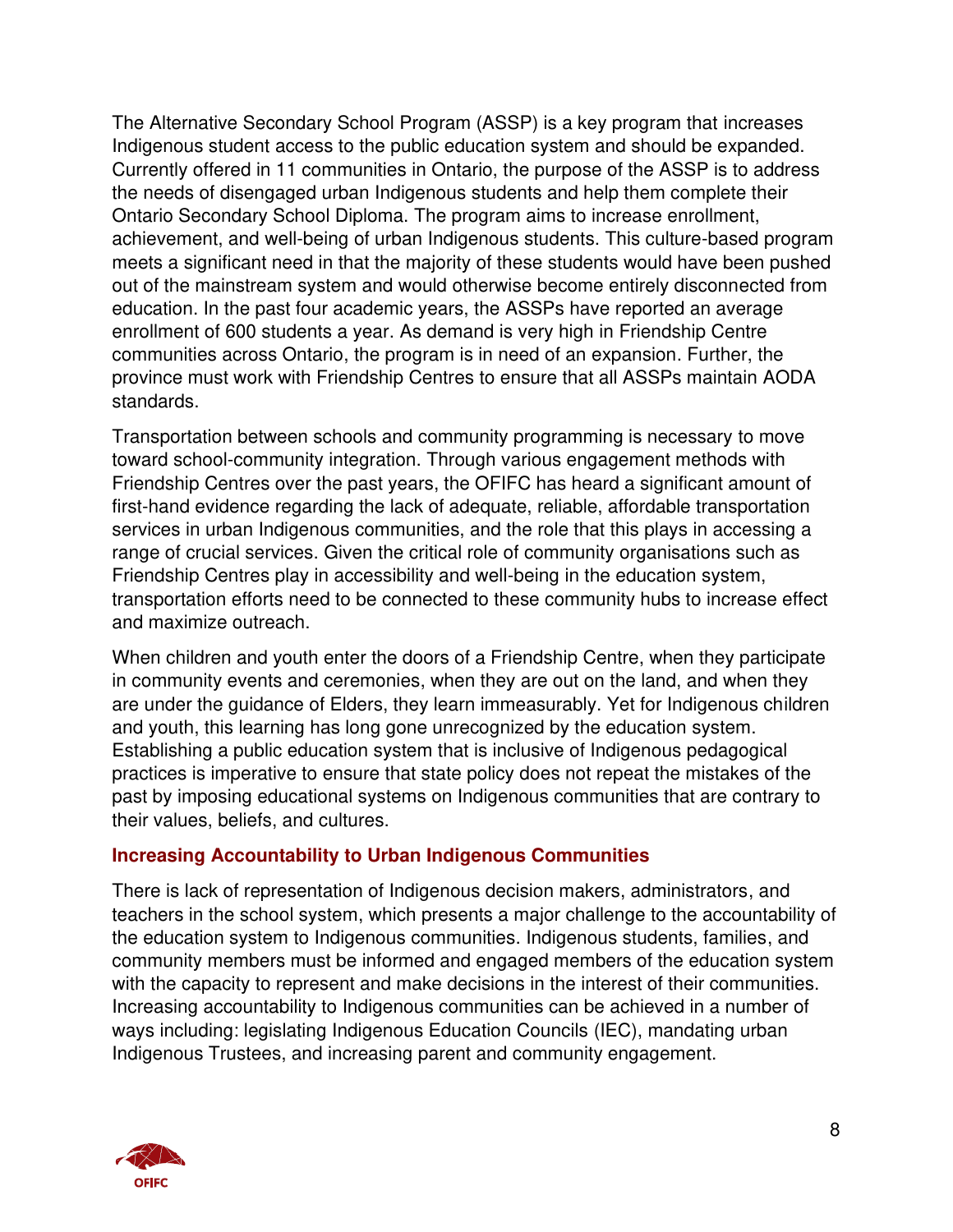The capacity of IECs across the province varies widely, but generally Indigenous communities have an advisory role without decision-making power. The establishment of high-functioning community-driven IECs with the capacity to articulate their community's education concerns and aspirations, identify barriers and goals, and build a strategic plan to meet the education needs of their community is a key to increasing Indigenous voice and overall accountability to Indigenous communities. Furthermore, 82 percent of Indigenous students in Ontario attend public schools,<sup>9</sup> yet the vast majority are not represented by Indigenous Trustees. *Ontario Regulation 462/97: First Nations Representation on Boards* mandates First Nations representation on school boards that have tuition agreements. We strongly urge the Ontario Government to legislate IECs as well as urban Indigenous Trustees to represent urban Indigenous community interests in all school boards.

Community and family engagement and capacity building is imperative to improving access for urban Indigenous children and youth. Community engagement, including the engagement of parents, caregivers, and community members is a key dimension of supporting the academic success and overall well-being of Indigenous children and ensuring that programming and services are coordinated to support urban Indigenous families throughout the healing continuum. Numerous policy and research documents have surfaced in recent years that stress the importance of community and parent engagement in educating Indigenous children and youth.<sup>10</sup> "When parents are involved with their children at home and school, [the children] are more successful at school, they stay in school longer, and the school climate improves."<sup>11</sup>

There is a need in Friendship Centre communities for programming to build the capacity of community and parents to navigate the education system, build trust, and repair relationships (both within families and between schools and community), and make informed choices on behalf of urban Indigenous children and youth. Furthermore, schools and school staff must meet Indigenous parents where they are. As a way to accommodate Indigenous students and families who may not feel safe attending meetings in the schools and to help build relationships between schools and Indigenous communities, schools may consider holding parent-teacher-interviews at Friendship Centres.

<sup>10</sup> Ontario First Nation, Métis and Inuit Education Policy Framework and Ontario First Nation, Métis and Inuit Education Policy Framework Implementation Plan; The Listening Stone: Learning From the Ontario Ministry of Education's First Nations, Métis and Inuit–Focused Collaborative Inquiry 2013-2014; Truth and Reconciliation Commission of Canada: Calls to Action; OFIFC's Trauma-Informed Schools (TIS) Project; UN Declaration on the Rights of Indigenous People; and various other research sources.

<sup>11</sup> C. Jordan & V. Rodriguez, Family and community connections with schools…why bother? *Orbit*, 34(3), 3-6, 2004.



<sup>9</sup> Mary Gallagher-MacKay, Annie Kidder, and Suzanne Merthot, First Nations, Métis, and Inuit Education: Overcoming Gaps in Provincially Funded Schools (Toronto: People for Education, 2013), 4.